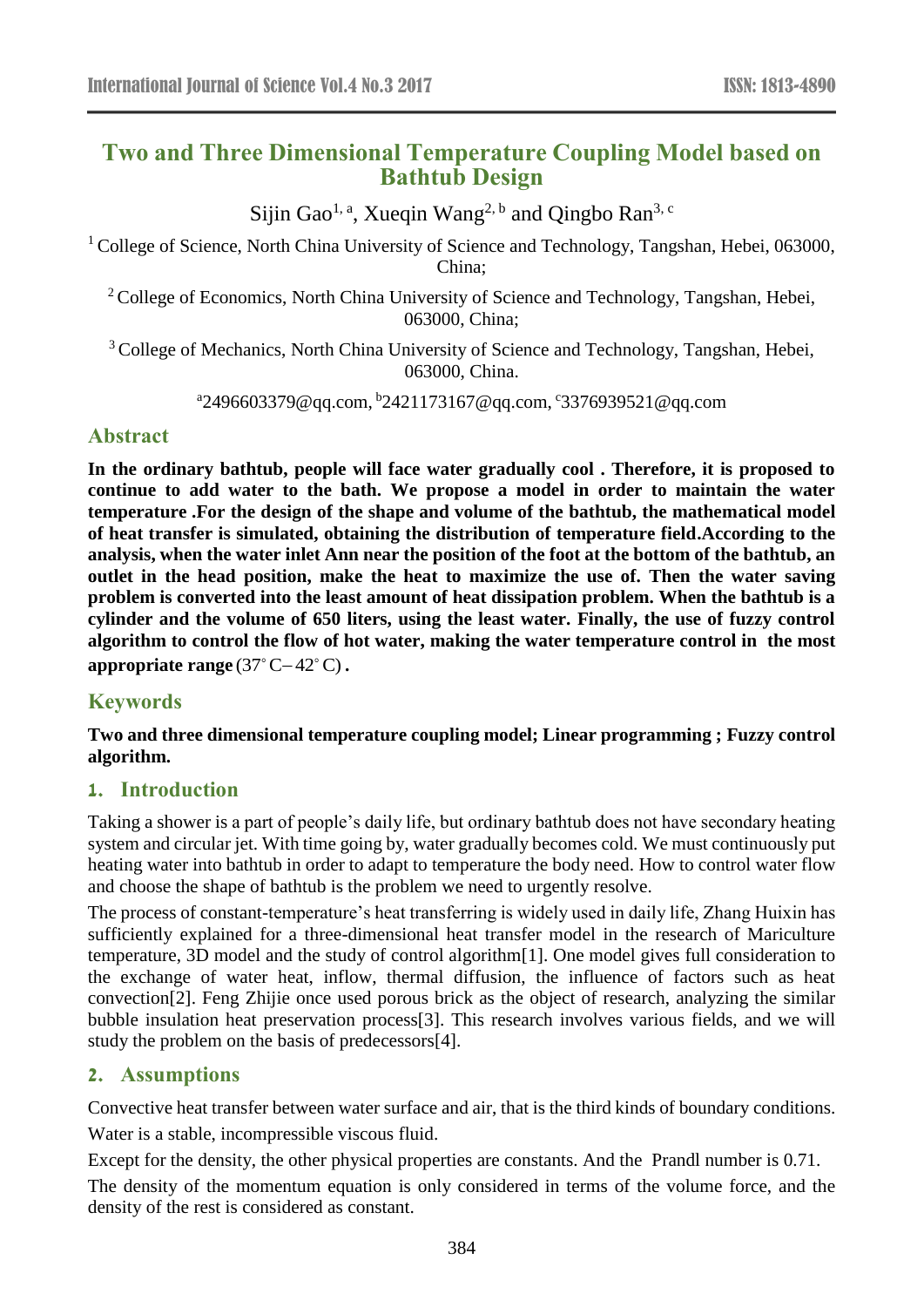Regard the cross section of the bath as regular equilateral graphics.

### **3. Two or three dimensional temperature's coupling model based on bathtub design**

#### **3.1 Analysis of water temperature and heating system in bathtub**

#### The Cause of flow regime and flow

The flow of fluid along the solid wall is two kinds of flow regimes, such as laminar flow and turbulent flow. When the turbulence is turbulent, the effect of convection is enhanced, and the heat transfer is better due to the eddy current disturbance. The heat transfer process of fluid can be divided into forced convection heat transfer and natural convection heat transfer.

Thermal physical properties of fluids

Because fluids have different types, their thermal properties are also different. Even if it is the same kind of fluid, the thermal physical properties will vary with the change of temperature and pressure. Physical property parameters which effect convective heat's transferring such as thermal conductivity  $\lambda$ , specific heat c, density  $\rho$ , internal friction  $\mu$  and coefficient of cubical expansion  $\alpha$ .

Geometrical factors of heat transfer surface

Geometric factors are involved in the wall size, roughness, shape and relative position of the fluid. They influence the heat exchange by effecting fluid flow on the wall , the velocity and temperature distribution.

In summary, for non-phase change heat transfer, factors that affect the  $h$  of the convective heat transfer coefficient can be expressed as:

$$
h = f\left(u, t_w, t_f, \lambda, \rho, c_p, \mu, \alpha, l\right)
$$
\n<sup>(1)</sup>

## **3.2 he solution of natural convection heat transfer coefficient**

Heat transfer coefficient of water surface and air  $h_1$ 

When the system is in a stable state, the water temperature of the bathtub remains constant. The temperature of water's surface is constant at  $t_1 = 40^{\circ}C$ ; The temperature of air is  $t_2$ . The bath water by natural convection heat dissipation of the  $Q<sub>1</sub>$  is equal to the hot water faucet to bath water heat exchange  $Q_2$ .

$$
Q_2 = Q_1 = c \rho q \left( t_3 - t_4 \right) \tag{2}
$$

 $t_3$  is the temperature that hot water get into the bath;  $t_4$  is the temperature of bath water which overflow from bathtub; *q* is the flow rate of hot water in the unit time

Air quality temperature is  $t_n = (t_1 + t_2)/2$ ,  $\lambda_2, v, P_r$  is obtained from the physical properties of air. Grashof number:

$$
Gr = \frac{g \alpha \Delta t l_0^3}{v^2} \tag{3}
$$

Nusselt number:

$$
Nu = 0.54Ra^{\frac{1}{4}}
$$
 (4)

$$
h_1 = Nu \frac{\lambda_2}{l_0} \tag{5}
$$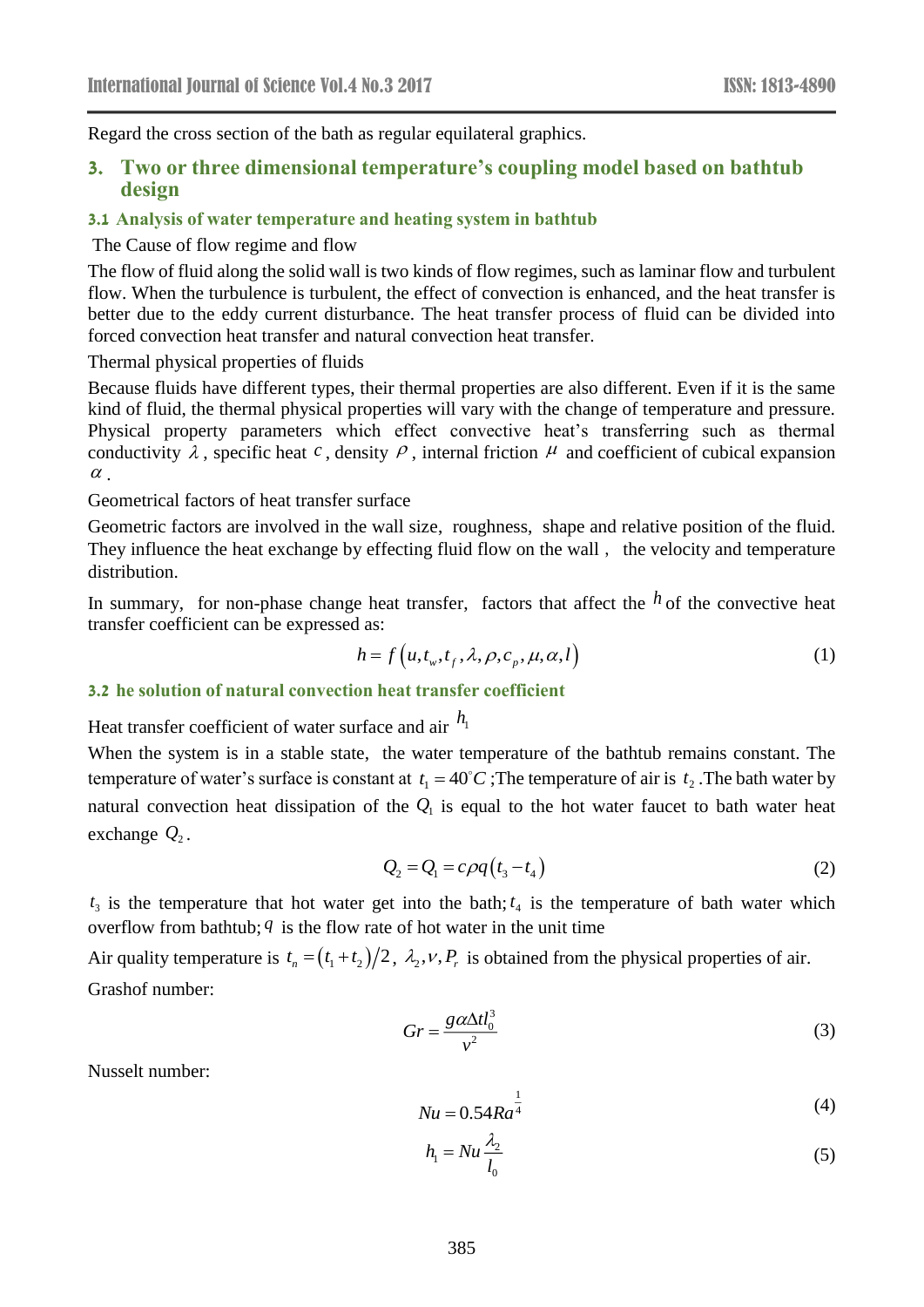According to the following formula, the natural convection heat transfer coefficient of the surface air of the water can be obtained  $h_1 = 2239W/(m^2 \square C)$ 

Test water surface temperature hypothesis:  $t_{\text{1}}$  $t'_{1} = t_{2} + Q_{2}/A_{0}h_{1} = 39.87^{\circ}C$ . The deviation between  $t_{1}$  and  $t_1$  is 0.325% <1%, So Hypothesis values.  $h_1 = 2239W/(m^2 \Box C)$  is acceptable.

A0 is contact area of water surface and air .g is acceleration of gravity;l0is bath width;v is kinematic viscosity.

Convection heat transfer coefficient of water and bathtub According to Fourier's law:

$$
q_{x} = -\lambda \left(\frac{\partial t}{\partial y}\right)_{y=0,x} \tag{6}
$$

*y*=0,*x t y* )<sub>y=</sub>  $\left( \partial t \right)$  $\left(\overline{\partial y}\right)_{y=0,x}$  is temperature gradient of fluid in coordinate (1, 2).

According to Newton cooling formula:

$$
q_x = h_x \left( t_w - t_\infty \right) \left[ W / m^2 \right] \tag{7}
$$

$$
Q_x = S_1 q_x \tag{8}
$$

From the above, convection heat transfer differential equation:

$$
h_x = -\frac{\lambda}{t_w - t_\infty} \frac{\partial t}{\partial y}\big|_{y=0,x} \tag{9}
$$

#### **3.3 wo or three dimensional temperature coupling model**

Natural convection heat transfer of hot water and cold water *Q*1

As for the heat transfer of natural convection, the basic governing equations are composed of three parts, such as continuity equation, momentum conservation equation and energy conservation equation. The model is a three-dimensional heat transfer process, the water temperature is mainly achieved by natural convection heat exchanging, and water in the bathtub without inner heat source, so under the model assumptions, three-dimensional natural convection for heat control equation is as follows:

Continuous equation:

$$
\frac{\partial(\rho u)}{\partial x} + \frac{\partial(\rho v)}{\partial y} + \frac{\partial(\rho w)}{\partial z} = 0
$$
\n(10)

Momentum conservation equation:

$$
\rho \left( \frac{\partial u}{\partial \tau} + u \frac{\partial u}{\partial x} + u \frac{\partial u}{\partial y} + u \frac{\partial u}{\partial z} \right) = -\frac{\partial P}{\partial x} + \mu \left( \frac{\partial^2 u}{\partial x^2} + \frac{\partial^2 u}{\partial y^2} + \frac{\partial^2 u}{\partial z^2} \right)
$$
(11)  

$$
\rho \left( \frac{\partial v}{\partial x} + u \frac{\partial v}{\partial x} + u \frac{\partial v}{\partial y} + u \frac{\partial v}{\partial z} \right) = -\frac{\partial P}{\partial x} + \mu \left( \frac{\partial^2 v}{\partial x^2} + \frac{\partial^2 v}{\partial y^2} + \frac{\partial^2 v}{\partial z^2} \right)
$$
(12)

$$
\rho \left( \frac{\partial v}{\partial \tau} + u \frac{\partial v}{\partial x} + u \frac{\partial v}{\partial z} \right) = -\frac{\partial v}{\partial x} + \mu \left( \frac{\partial v}{\partial x^2} + \frac{\partial v}{\partial y^2} + \frac{\partial v}{\partial z^2} \right)
$$
(11)  

$$
\rho \left( \frac{\partial v}{\partial \tau} + u \frac{\partial v}{\partial x} + u \frac{\partial v}{\partial y} + u \frac{\partial v}{\partial z} \right) = -\frac{\partial P}{\partial y} + \mu \left( \frac{\partial^2 v}{\partial x^2} + \frac{\partial^2 v}{\partial y^2} + \frac{\partial^2 v}{\partial z^2} \right)
$$
(12)

$$
\rho \left( \frac{\partial w}{\partial \tau} + u \frac{\partial w}{\partial x} + u \frac{\partial w}{\partial y} + u \frac{\partial w}{\partial z} \right) = -\rho g - \frac{\partial P}{\partial x} + \mu \left( \frac{\partial^2 w}{\partial x^2} + \frac{\partial^2 w}{\partial y^2} + \frac{\partial^2 w}{\partial z^2} \right) \tag{13}
$$

Energy conservation equation:

$$
\frac{\partial t}{\partial \tau} + u \frac{\partial t}{\partial x} + v \frac{\partial t}{\partial y} + w \frac{\partial t}{\partial z} = \frac{\lambda}{\rho c} \left( \frac{\partial^2 t}{\partial x^2} + \frac{\partial^2 t}{\partial y^2} + \frac{\partial^2 t}{\partial z^2} \right)
$$
(14)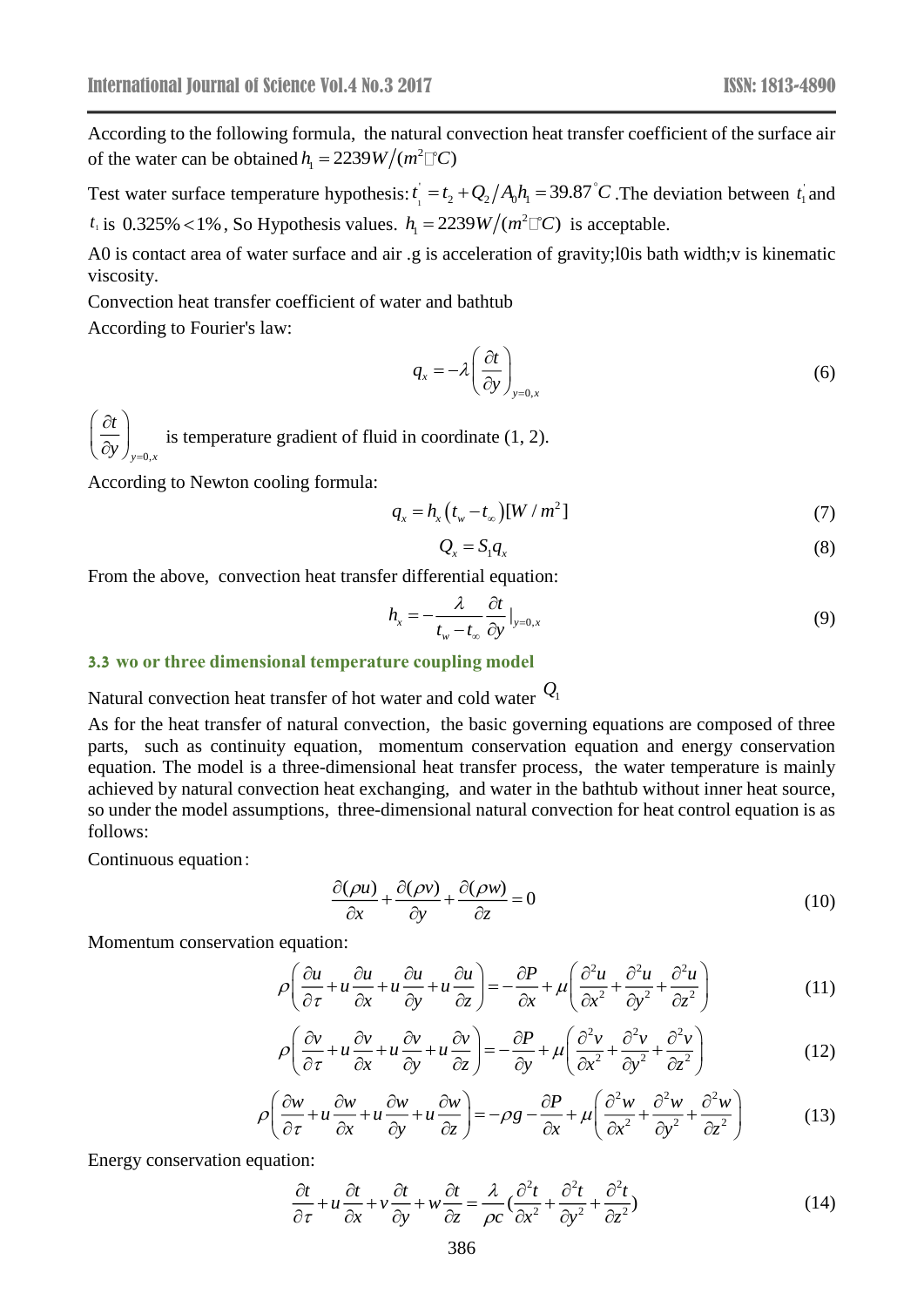The  $(14)$  formula constitutes the control equation of cold water and hot water bath of natural convection heat transfer.

The heat transfer process of continuous hot water is a steady state process. At this time, the system reaches a steady state, and the temperature is no longer changed with time.

$$
\frac{\partial t}{\partial \tau} = 0
$$

 $\lambda$  is thermal conductivity  $[W/(m \cdot {}^{\circ}C)]$ ; *g* is acceleration of gravity 9.8*m*/*s*<sup>2</sup>

*u* Is velocity of water in X direction  $m/s$ ; *v* Is velocity of water in Y direction  $m/s$ ; *w* Is velocity of water in Z direction  $m/s$ ;  $\mu$  Is dynamic viscosity coefficient  $Pa \cdot s$ .

Boundary conditions:

Inlet constantly put hot water into water flow as the heat source, the boundary conditions of temperature on the external wall of the bathtub are the calculation of temperature out of the bathtub

wall  $t_0$ ; The cylinder bottom can be approximately considered as adiabatic  $-\lambda \frac{\partial t}{\partial x}\Big|_{z=0} = 0$ *z*  $-\lambda\,\frac{\partial t}{\partial z}\big|_{z=0}\!\!=\!0\,;$ 

The wall around the cylinder can also be approximately considered as adiabatic;

Water surface and indoor air convection transfer heat.

Initial condition:

Indoor air temperature is *t* ;

Hot water and cold water inlet and outlet temperature  $t_3$ ,  $t_4$ ;

The initial temperature of water is  $t_0$ ;

For the surface of the water body, the convection heat transfer and radiation heat transfer are carried out at the same time, the radiation in the form of heat dissipation, absorption and re emission of the indoor air are neglected. Convective heat transfer and radiation heat transfer can be considered to be independent of each other. Its formula is as follows:

Convective heat transfer:

$$
Q_a = h_1 A_0 (t_0 - t_1) \tag{15}
$$

Radiant heat dissipation:

$$
Q_b = \varepsilon \sigma A_0 (t_0^4 - t_1^4) \tag{16}
$$

Because the water surface temperature is lower, the radiation heat radiation is very small compared with the convection heat radiation, so it can consider the heat radiation.

For the surface of water body, the boundary conditions are third kinds of boundary conditions:

$$
-\lambda \frac{\partial t}{\partial \tau}\big|_{z=h} = h_1(t_0 - t_1) \tag{17}
$$

Above all, the governing equations and the definite conditions for the dynamic simulation of the three-dimensional water temperature and heat transfer system of the bathtub are formed, see Fig.1.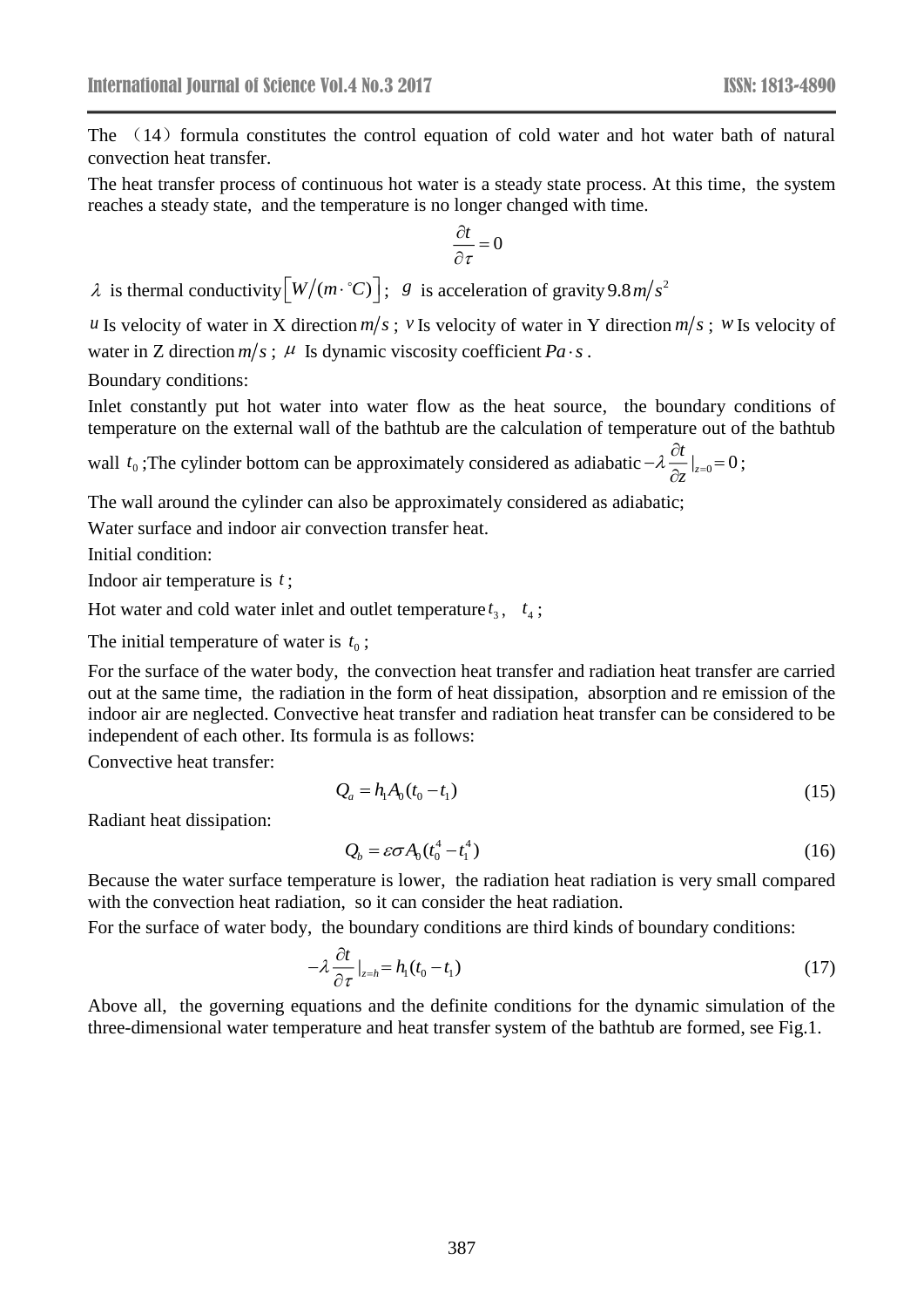

Fig.1 Distribution image of two dimensional temperature field

Convection heat transfer of water in the bathtub and the surface of the human body *Qb .* The contact area of the human body and the fluid can be approximately regarded as the surface area of the human body.

$$
S_3 = 0.0061H_p + 0.012W_p - 0.0099\tag{18}
$$

According to the health department announced in 2015 the country's 18 year old and above (including the elderly) adult male and female average height were: 167.1 cm and 155.8 cm, the average weight of 66.2 kg and 57.3 kg. Therefore, according to the mass height and weight can be solved to regulate the body surface area.

The convective heat transfer between water and body surface heat dissipation, by Newton cooling formula:

$$
Q_b = h_2 S_3 \left( t_p - t_l \right) \tag{19}
$$

 $t_l$  is body temperature; $h_2$  is surface heat dissipation coefficient of the human body.

**3.4 Determination of optimal bath size based on linear programming model**

In real life the bathtub shape variety, in order to facilitate the study of approximation of the bathtub cross-sections as rules of equilateral graphics.

When the bath capacity of  $V_1$  at  $H$  height of the bathtub, transverse length  $n$  and the number of transverse plane length *R* is constantly changing. Transverse section area:

$$
S_1 = n \cdot R^2 \sin\left[\frac{(n-2)\pi}{2n}\right], \ n = 3, 4, 5 \cdots \tag{20}
$$

The area of the side wall of the bathtub is:

$$
S_2 = nRH, \quad n = 3, 4, 5 \cdots \tag{21}
$$

To sum up, the flow of water through various forms of heat transfer for overall heat loss:

$$
Q = Q_3 S_1 + Q_1 (S_1 + S_2) + Q_2
$$
 (22)

With the conversion of minimum water into the overall heat dissipation problem of bath in which the objective function is minimum:

$$
Q = Q_3 S_1 + Q_1 (S_1 + S_2) + Q_2
$$
\n(23)

Constraint conditions are:

$$
\begin{cases}\nV_1 = S_1 H \\
0.58 \le H \le 0.9 \\
0 \le R \le 0.9\n\end{cases}
$$
\n(24)

Solving model

By using the formula above, the calculation is obtained by calculating, see Table.1: